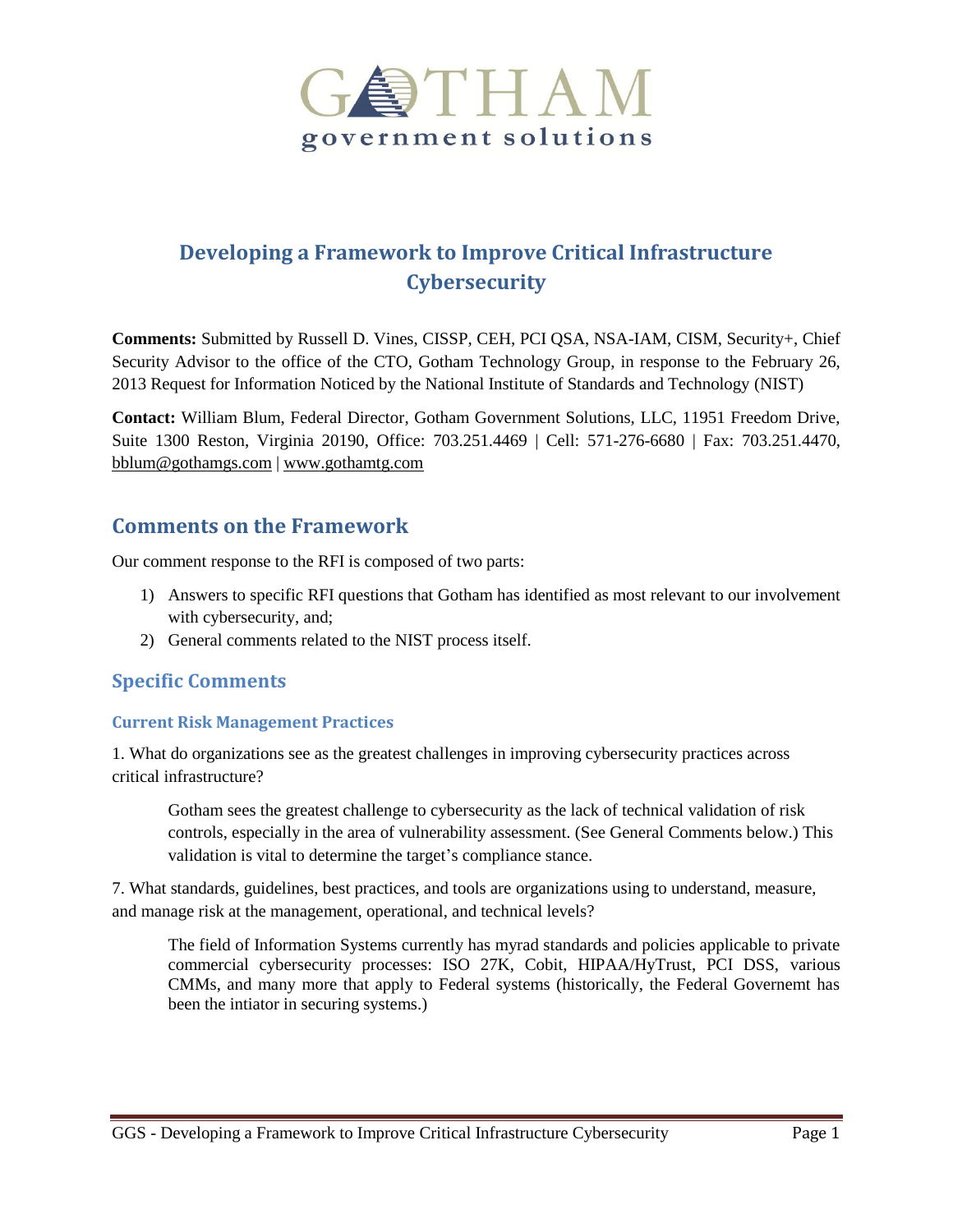

9. What organizational critical assets are interdependent upon other critical physical and information infrastructures, including telecommunications, energy, financial services, water, and transportation sectors?

For a firm such as Gotham, physical and information infrastructures such telecommunications, energy, financial services, and transportation sectors, are very critical in the function of our core business. Cybersecurity protections focused on critical infrastructure are a base requirement of our mission statement.

#### **Use of Frameworks, Standards, Guidelines, and Best Practices**

1. What additional approaches already exist?

As Gotham is a certified PCI qualified Security Assessor, we have found that the PCI DSS is also useful as a base practice model for generic non-card holder systems, as it is derived from several other base and best practice standards.

Another useful assessment process that Gotham uses is the IAM model of the Security Life Cycle. Though somewhat dated, the overall process describes a still useful lifecycle in improving an organization's security posture<sup>1</sup>:

l

**N e w J e r s e y** 1 Paragon Drive, Suite 200 Montvale, NJ 07645 201.474.4200

**N e w Y o r k C i t y** 888 Seventh Avenue, 35th Floor New York, NY 10106 212.453.2501

**C o n n e c t i c u t** 4 Research Drive, Suite 402 Shelton, CT 06484 203.661.1400

**www.gothamgs.com**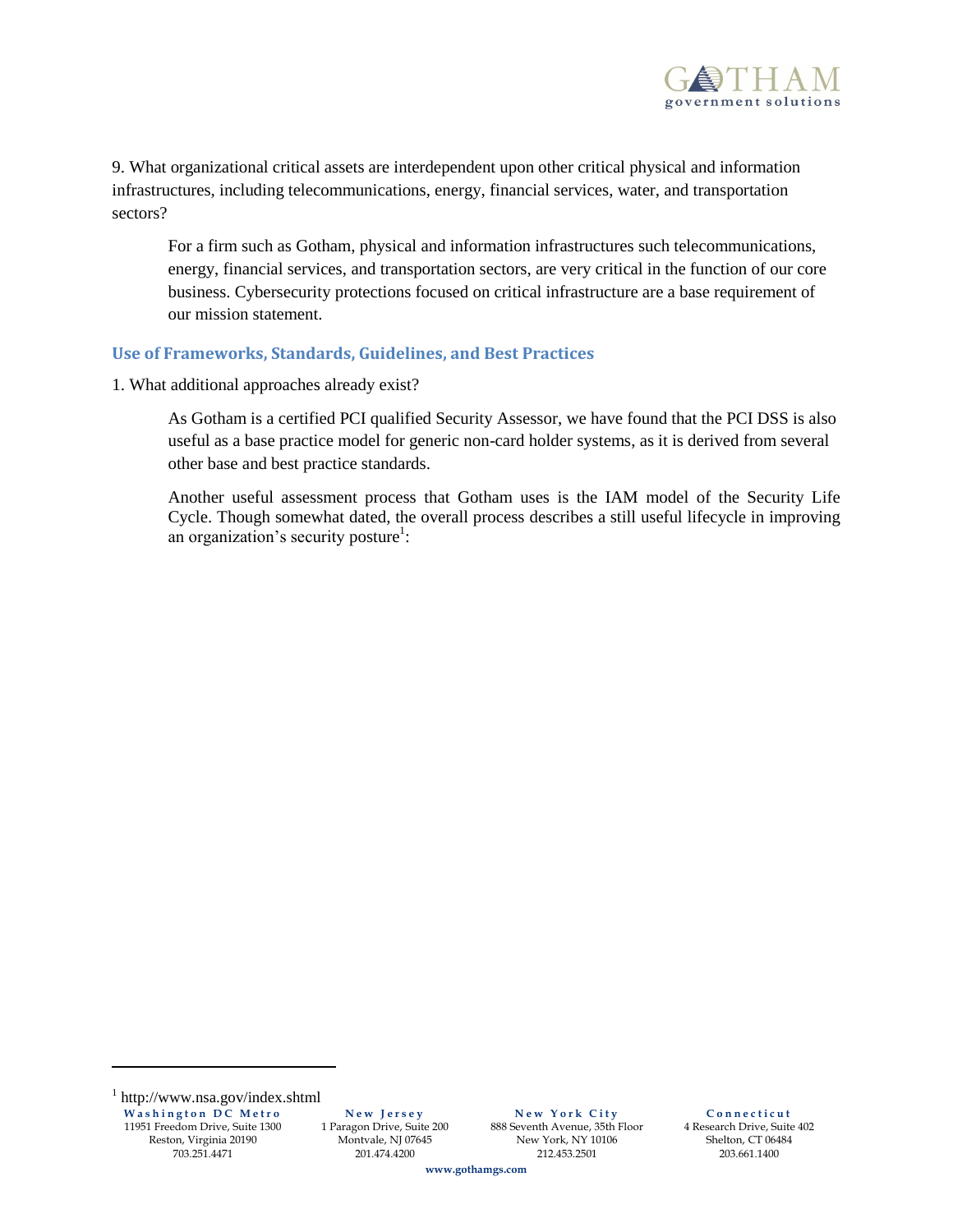



#### **The NSA IAM Methodology Lifecycle**

#### 2. Which of these approaches apply across sectors?

The major advances in securing computer systems and networks have come through the information system technology route, with origins in computer science and software engineering. A large number of the personnel populating the systems controlling the critial infrastructure come from electrical, mechanical, and chemical engineering backgrounds. The motivations, requirements, and focus of each of these groups are not the same and differences have to be taken into account.

For example, the performance of a process in a plant is critical, and inadequate performance in production areas can result in huge financial losses, equipment damage, and personnel injuries. These severe consequences of operational errors are not usually a common occurrence in IT facilities. Similarly, safety is another very critical concern in a production environment.

**Washington DC Metro** 11951 Freedom Drive, Suite 1300 Reston, Virginia 20190 703.251.4471

**N e w J e r s e y** 1 Paragon Drive, Suite 200 Montvale, NJ 07645 201.474.4200

**N e w Y o r k C i t y** 888 Seventh Avenue, 35th Floor New York, NY 10106 212.453.2501

**C o n n e c t i c u t** 4 Research Drive, Suite 402 Shelton, CT 06484 203.661.1400

**www.gothamgs.com**